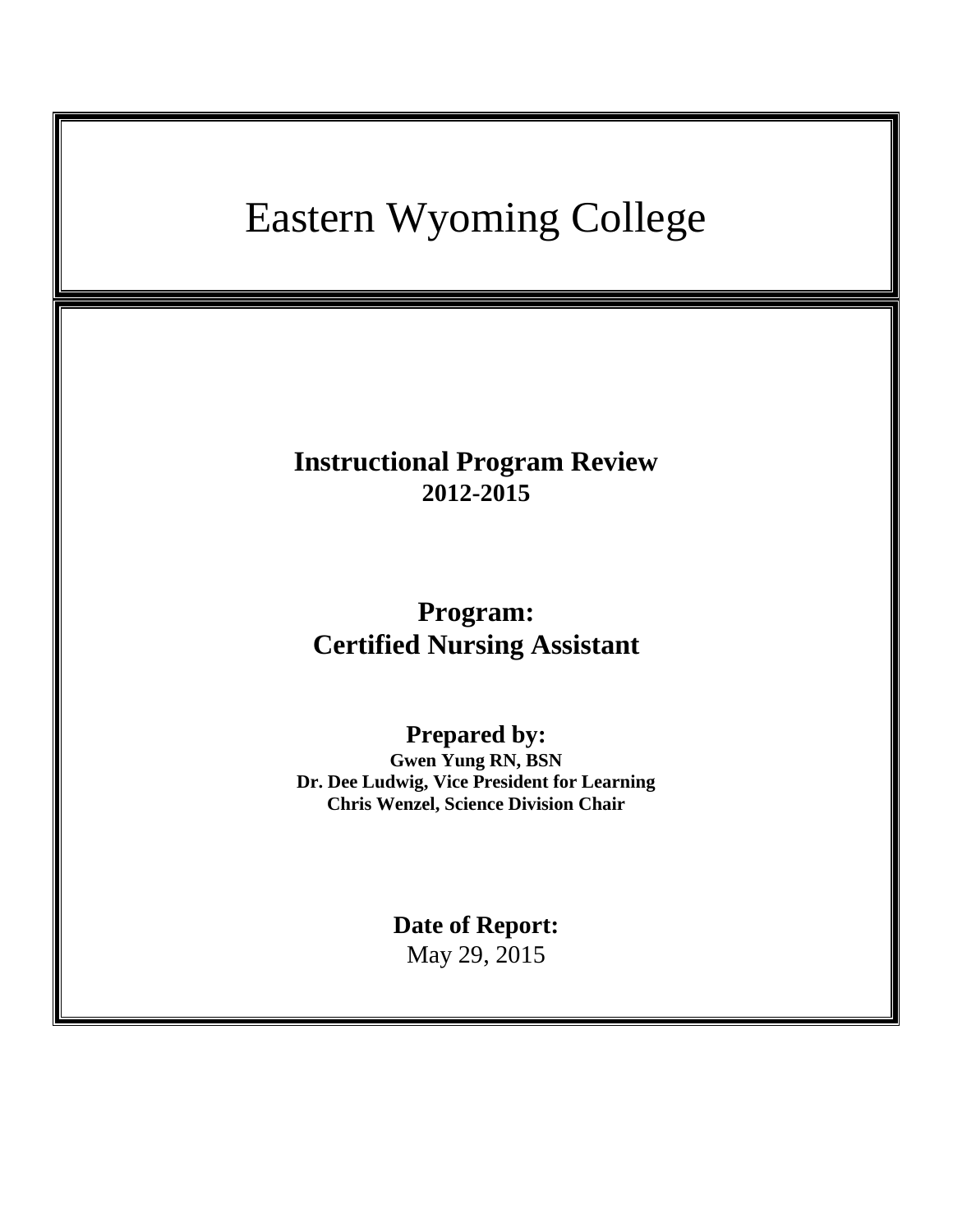# **EASTERN WYOMING COLLEGE Instructional Program Review**

### **Program Name**: HLTK & NRST

#### **Part I: Statistical Data from the past three years:**

|                                  | 2011-2012 * | 2012-2013<br>2013-2014 |      | 5-Year  |
|----------------------------------|-------------|------------------------|------|---------|
|                                  |             |                        |      | Average |
| <b>Annualized FTE Enrollment</b> | 25.5        | 22.4                   | 24.2 | 24.1    |
| <b>Annualized FTE Faculty</b>    | 3.0         | 2.1                    | 2.9  | 2.6     |
| # Students                       | 264         | 244                    | 121  | 200     |
|                                  |             |                        |      |         |

 $\text{FTE} = \text{Full-time equivalent}$  Notes:

Modes of Delivery:

online compressed video x face-to-face

Advisory Committee Members and Title or Role: (if applicable)

Community Partners or Internships: (if applicable)

Revisions in Curriculum since Last Review: There have been no revisions in the CNA curriculum since the last review

### **Part II Narrative Analysis**

### **Description of Community Need:**

The Certified Nursing Assistant (CNA) program had its beginnings in January 2004 when Jan King RN began to have discussions with community members regarding the need for a Certified Nursing Assistant Class in this community. After the closure of CNA programs in the hospitals and Long Term Centers in the local and surrounding areas, it was established that there was a need for a State Nursing Board approved Certified Nursing Assistant class in this area of Wyoming. With additional help from others the program was approved in May 2004.

In the beginning the instructor position was a part-time position and in 2006 the CNA instructor position evolved into a full-time position and continues to be a full-time position. In the summer of 2010 Jan King RN retired and I (Gwen Yung RN, BSN) was hired for the fulltime position as instructor for the CNA program.

In the summer of 2006 the Douglas campus expressed a need for a CNA program and was approved. Douglas moved to their new building the fall of 2014 where they have new classrooms and labs. In April 2008 a CNA program was established in Newcastle, in April 2009 a program in Wheatland, in June 2010 in Sundance and in September 2011 a program was started in Lusk, and a program in Glenrock. Most of these classes are offered on an as needed basis except Douglas which has two classes per semester.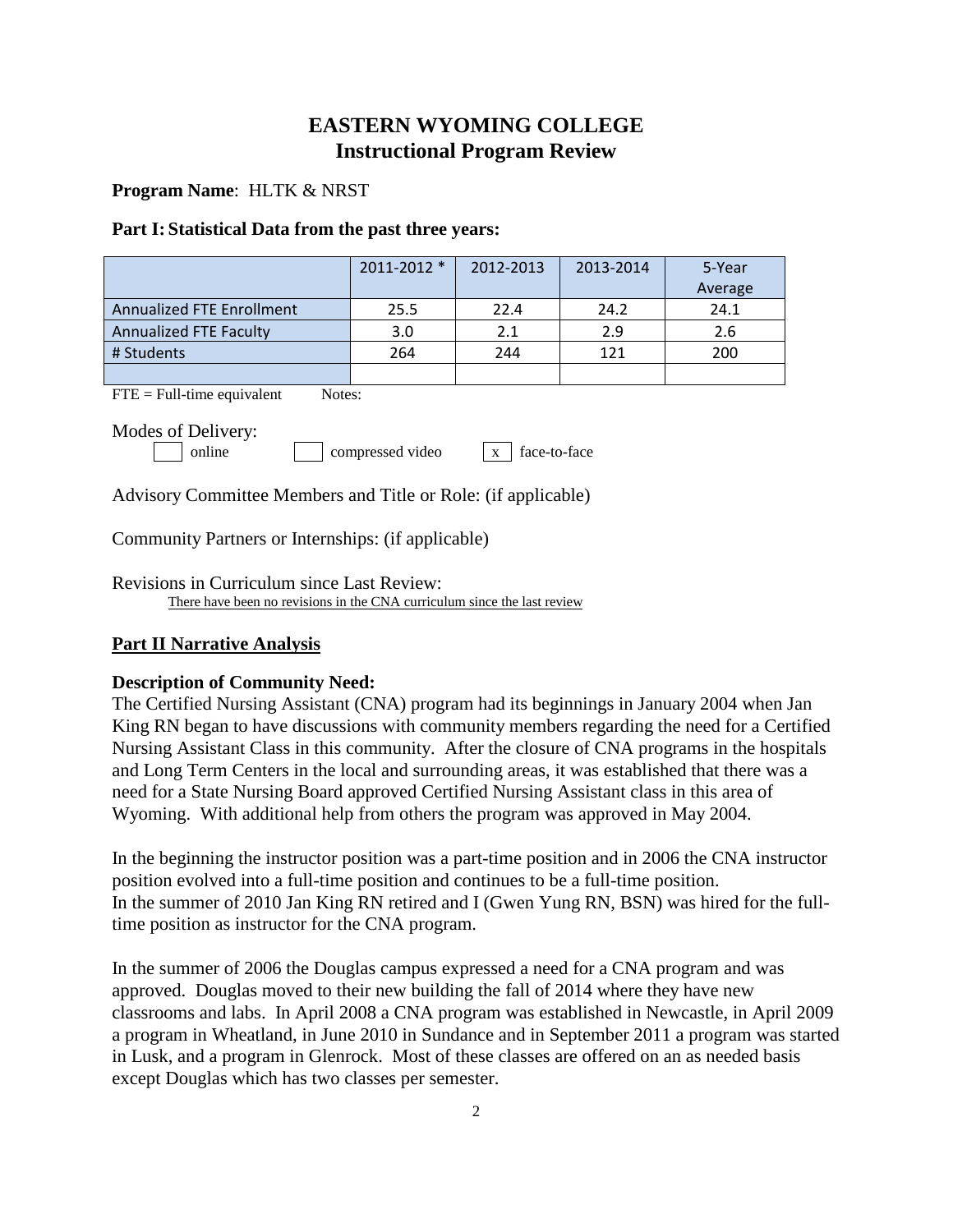The first classes were held in the basement of the Banner Medical Clinic Building and were eventually moved to the EWC campus to room T110. In the near future we will have offices, classrooms and labs in the new CTEC building which.

The class represents a partnership with Goshen Care Community Center (WelCov), who provides some of our items used in the classroom and labs. We feel we have a good working relationship with the WelCov facilities along with our outreach clinical sites in Douglas, Lusk, Newcastle, Wheatland and Sundance.

Classes are scheduled to accommodate the various needs of the students including evening, day and weekend classes (5:30pm to 9:30pm and 8:00am to 4:30pm). We offer at least two classes each semester and a summer class on the Torrington and Douglas campus and Lusk. The Wyoming Board of Nursing requires each student to complete at least 75 hours of CNA training which of that 75 hrs 16 hours has to be a clinical rotation at one of our clinical sites. The student will then be prepared to take a written test and perform a skills test at a testing site. The testing sites for the students are offered in several different areas and dates in Wyoming. In 2013 the Torrington and Douglas campuses were approved for In House Testing locations. The students that complete their classes at these campuses may take their written and skills test on campus.

We currently have two grants that are offered through the Workforce program that benefit low income students with children here at Eastern Wyoming College. They are the FBI (Families Becoming Independent) and TANF grants. If the student meets the requirements for the grant they will have the cost of tuition, books, supplies and any fees covered by the grant.

An ongoing advisory council will be formed to meet at least once a semester to update the program and keep it on track. Each student has to complete a background check before coming to the first class. That check is done online through Certified Background Check. If they have any charges it does not always disqualify them from the program, depending on what the charge is and how long ago it occurred.

## **Nursing Assistants**

| <b>Location</b>      | <b>Pay Period</b> | LOW      | Median   | High     |
|----------------------|-------------------|----------|----------|----------|
| <b>United States</b> | Hourly            | \$9.03   | \$12.07  | \$17.39  |
|                      | Annual            | \$18,800 | \$25,100 | \$36,200 |
| Wyoming              | Hourly            | \$10.18  | \$13.13  | \$17.24  |
|                      | Annual            | \$21,200 | \$27,300 | \$35,900 |

### **State and National Trends**

|                           | <b>Employment</b> |           | <b>Percent</b> | <b>Projected</b>                           |
|---------------------------|-------------------|-----------|----------------|--------------------------------------------|
| <b>United States</b>      | 2012              | 2022      | Change         | <b>Annual Job</b><br>Openings <sup>1</sup> |
| <b>Nursing Assistants</b> | 1,479,800         | 1,792,000 | $+21%$         | 59,360                                     |
| Wyoming                   | <b>Employment</b> |           | <b>Percent</b> | <b>Projected</b>                           |
|                           | 2012              | 2022      | Change         | <b>Annual Job</b><br>Openings <sup>1</sup> |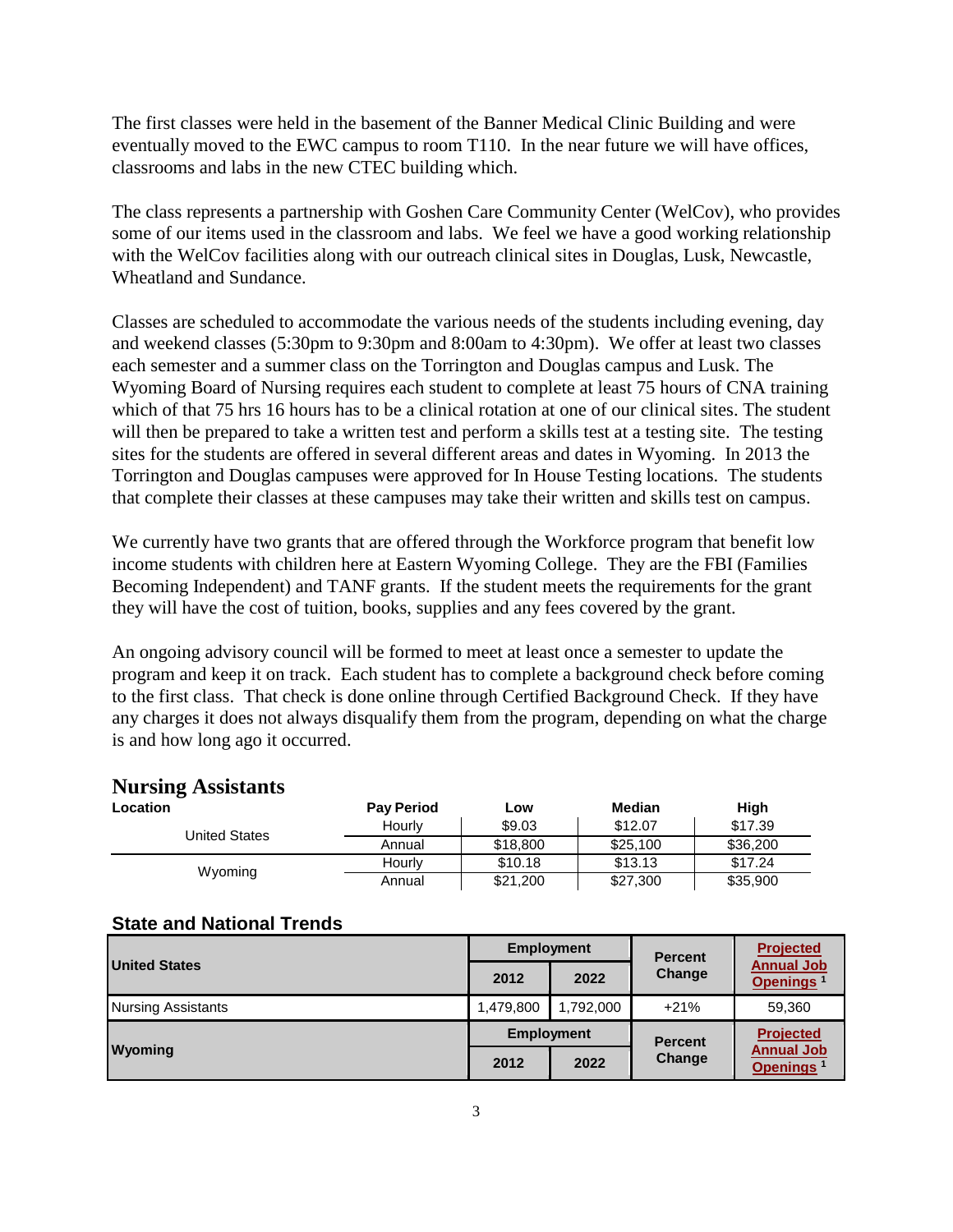|                      | <b>Employment</b> |       | <b>Percent</b> | <b>Projected</b>                           |
|----------------------|-------------------|-------|----------------|--------------------------------------------|
| <b>United States</b> | 2012              | 2022  | Change         | <b>Annual Job</b><br>Openings <sup>1</sup> |
| Nursing Assistants   | 3.380             | 3.930 | $+16%$         | 120                                        |

<sup>1</sup>Projected Annual Job Openings refers to the average annual job openings due to growth and net replacement.

#### Occupation Wages FAQs

Median Wage by Occupation Across States Compare Wages by Occupation and L9ocal Area Compare Wages by Metropolitan Areas

#### **National Data Source:** Bureau of Labor Statistics, Occupational Employment Statistics Survey. **State Data Source**: Wyoming Labor Market Information. Employment Trends. Occupation Wages

### **Activities in Support of Student Recruitment and Retention**

We offer extra help and CNA refresher courses before each testing date to practice any skills that the student may need extra training in. They can also contact me after they have taken the written and skills test and have failed one or the other and we will practice again. Our fail rate continues to be low, most students will drop if they feel that this is not the path for them.

If the student misses a class **the**y have to read the assignment and have the take home quizzes done and if they are struggling in the class I will give extra workbook pages for them to complete. If a student misses a lab day they have to set up a time to make up the lab. If a student misses clinical they will be placed in the next class clinical rotation. If a student fails the state written or skills test, most of the students return the second time to retake whichever part of the test they failed and pass.

#### **Assessment of Student Learning:**

Classroom assessment techniques (CATs) and student evaluations have been done for each class. In addition, the division chair visits the classroom on a regular basis and provides feedback.

Objectives, goals, quizzed, and assessments are all listed in the class syllabus as well as the curriculum which was approved by the State Nursing Board. We continue to keep a spreadsheet of all student s who have taken the CNA class. We try to keep track of the students who have passed the state exams. However, this is not always possible because we have a number of students who do not notify us whether they have passed or not. Follow-up letters are sent to those student and most do not reply. A number of our students know each other and will report if they have tested and passed or not and if they retest and pass. Other students are taking this class as a prerequisite for nursing school and do not plan to become practicing CNAs. Overall, the student report they feel well prepared to take the state exam. In addition, some students after doing their clinical rotations have decided not to continue on with this particular career. This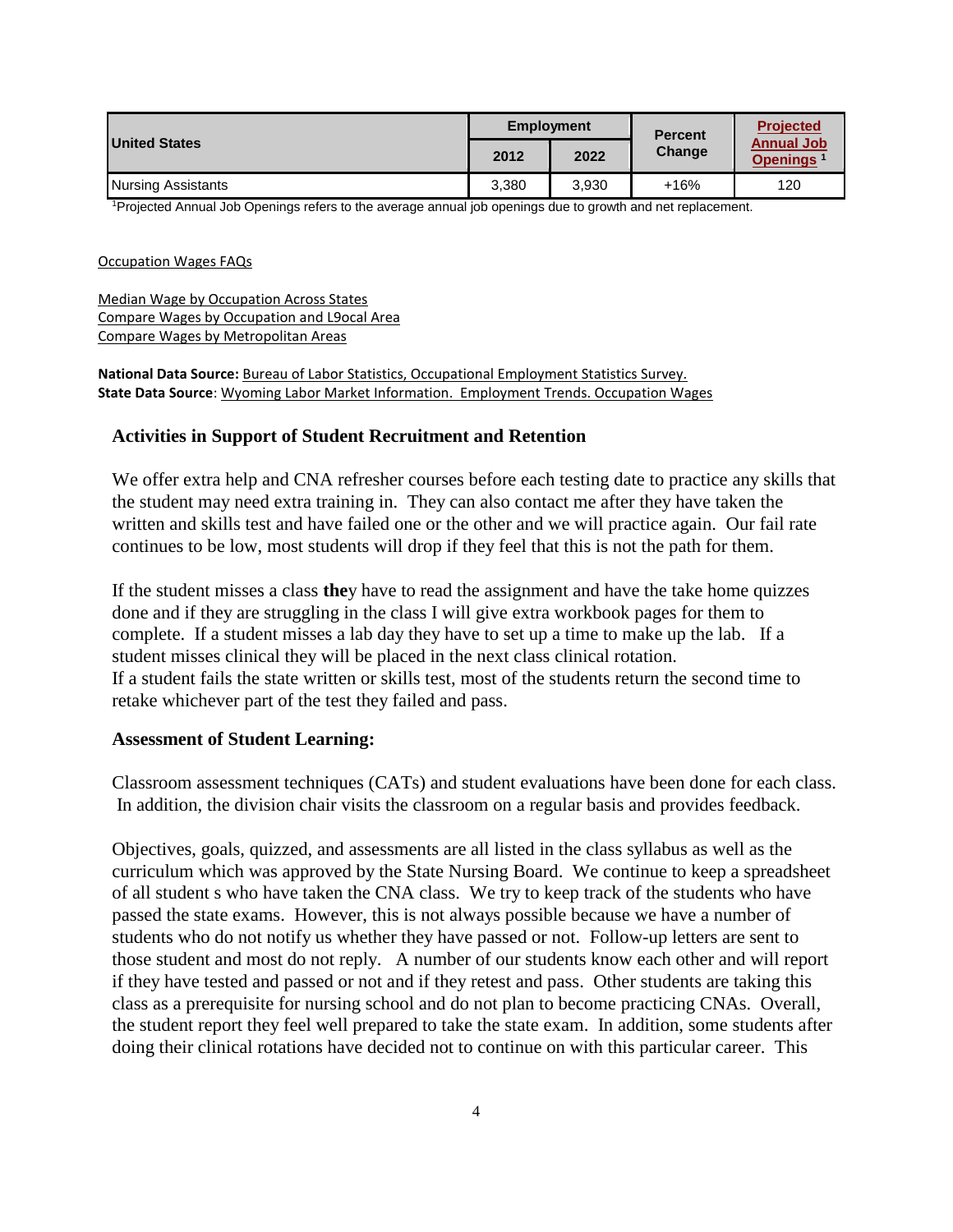should be viewed as a positive outcome because it is better to know before if this career is a good fit for them.

This course is meeting workforce demands in Torrington, Wheatland, Lusk, Douglas, Newcastle, Sundance, Cheyenne Wyoming and Scottsbluff and Mitchell Nebraska. Students who enter the workforce are earning entry-level wag4s ranging from \$9 to \$11 per hour in this region. Other parts of the state report higher entry level wages. For a four-credit hour class, this represents a good wage.

#### **Strengths of the Program and Faculty**

The Certified Nursing Assistant Program at EWC has four licensed RN's with the educational background and the history of having worked for at least two years in a long-term care facility. In addition, they all have prior supervisory experience and have been approved by the Wyoming State Nursing Board.

The employer partnerships are important in this program. We discuss problems with our students as well as problems with staffing at the care center. For the clinical rotation at the care center, CNA students are paired with a staff CNA to provide opportunities to learn from the person actually doing the job and receiving two days of intense hands on training. Students report that they enjoy these hands on opportunity to work with the residents. All students are checked off on the skills in lab in the classroom before attending the clinical rotation.

I am very comfortable with the curriculum and confident in my knowledge of the educational material. In addition, my years of experience as a practicing nurse and teaching in Nebraska for seven years gives me confidence in presenting this information to the students in an exciting environment. I want to teach these students but also inspire them to be nurses.

I have completed a class to become an approved CPR instructor. This is helpful because I provide CPR classes for the students and offer classes for faculty and community.

I try to give each student any extra help they need to complete the class. This is true for students who may be from other areas and cannot make class due to weather or students with children who have no family support or daycare when their children get ill.

In October 2011 we were approved by the State Board of Nursing to teach the CNA II classes. We had our first class which had five (5) students and they all passed the class. They are required to take forty (40) hours of lecture and lab time. Then the student goes back to the facility that they work at and a qualified Registered Nurse checks them off on the skills they have learned. The RN will follow the facility polices and procedure for that skill. Then they return the paperwork back to the instructor who checks them off on the skills they were unable to get at the facility and it is sent to the Board of Nursing to be approved. When approved they will appear on the State Registry as a CNA II. The student then is qualified to take the Medication Aide-Certified class which we are in the process of setting up. It requires 100 hours, which sixty (60) hours is lecture in the classroom and forty (40) is clinical time at the facility they work at.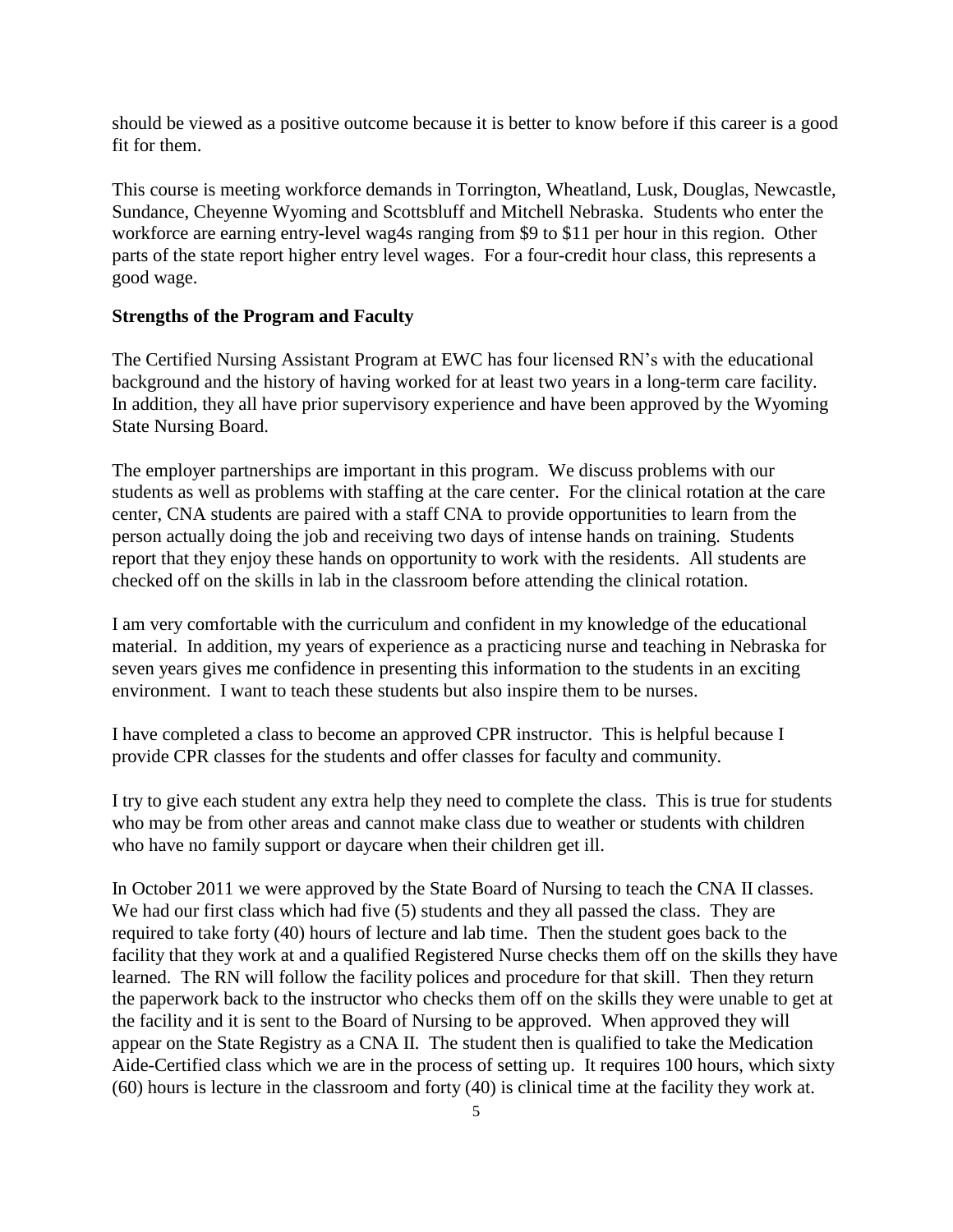# **Part III Recommendations**

### **Faculty Recommendations**

I meet on a regular basis with Mike Durfee to make sure the needs of our outreach sites are being met. I would like to meet once a year with the outreach instructors to discuss any improvements or changes in the method of instruction. Sometimes there are changes in rules and regulations from the State Board of Nursing or in the testing material.

### **Continuous Improvement Plan**

One area I see that needs some improvement is arranging or finding a funding resource for students who do not necessarily qualify for the FBI or TANF grants. Many of our students come from medium income families or do not have children, however they really want to become a CNA or nursing student and do not have the funding available for this class. The cost for tuition, fees, uniforms, shoes, watch, testing and licensing fees amounts to more than \$800.00 dollars.

We continue to have the resources and classroom space to teach our students, but look forward to our new building the (CTEC). We will have 2 classrooms with labs and separate offices for the instructors.

### **Advisory Committee Recommendations:**

I am setting up an advisory committee meeting and would like it to meet two times a year and include Peggy Knittel, Susan Wilhelm, Dee Ludwig, Gwen Yung, Mike Durfee, Melissa Dishman, Connie Lucas (WelCov DON), Chris Wenzel, Lynn Wamboldt and any board members who are interested in attending.

### **Division Chair Recommendations:**

The Certified Nursing Assistant Program continues to provide important skills and training to students and plays an important role in providing Certified Nurse Assistants to Wyoming's workforce. Two full-time, on-campus instructors (one in Torrington and one in Douglas), and two adjunct instructors located at outreach sites are providing training and offering courses in EWC's six county service area. I am recommending the following for the program:

- 1) Continue to provide a quality curriculum for CNA students, as well as developing any new courses as needed.
- 2) Continue to pursue additional financial aid resources for students who may not qualify for TANF or FBI grant assistance.
- 3) Continue to hold semi-annual Advisory Committee Meetings to keep local partners and businesses abreast of current changes or updates to the program.